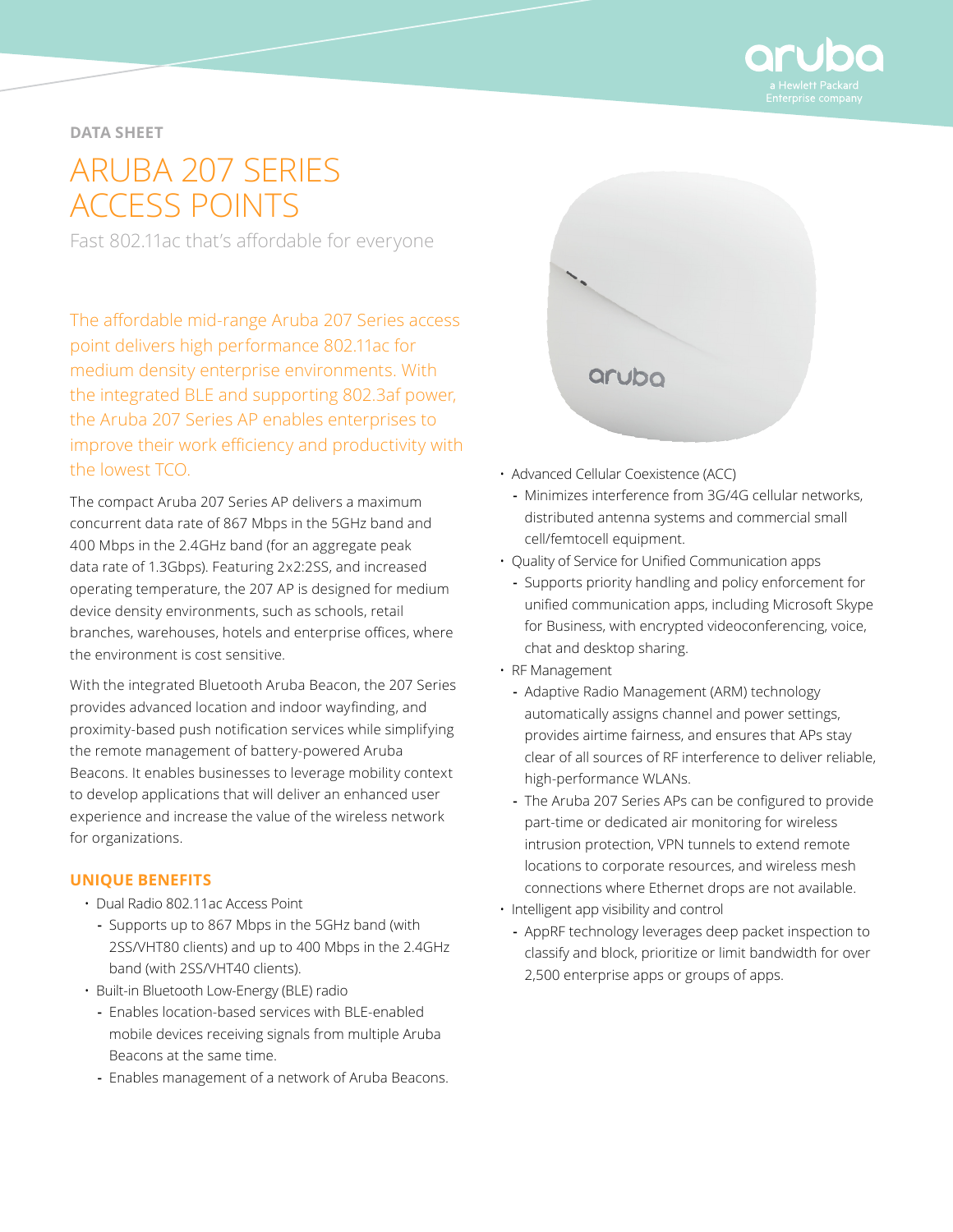- Security
	- **-** Integrated wireless intrusion protection offers threat protection and mitigation, and eliminates the need for separate RF sensors and security appliances.
	- **-** IP reputation and security services identify, classify, and block malicious files, URLs and IPs, providing comprehensive protection against advanced online threats.
	- **-** Integrated Trusted Platform Module (TPM) for secure storage of credentials and keys.

# **CHOOSE YOUR OPERATING MODE**

Aruba 207 Series APs offer a choice of operating modes to meet your unique management and deployment requirements.

- Controller-managed mode When managed by Aruba Mobility Controllers, Aruba 207 Series APs offer centralized configuration, data encryption, policy enforcement and network services, as well as distributed and centralized traffic forwarding.
- Aruba Instant mode In Aruba Instant mode, a single AP automatically distributes the network configuration to other Instant APs in the WLAN. Simply power-up one Instant AP, configure it over the air, and plug in the other APs – the entire process takes about five minutes. If WLAN requirements change, a built-in migration path allows 207 Series Instant APs to become part of a WLAN that is managed by a Mobility Controller.
- Remote AP (RAP) for branch deployments.
- Air monitor (AM) for wireless IDS, rogue detection and containment.
- Secure enterprise mesh.

For large installations across multiple sites, the Aruba Activate service significantly reduces deployment time by automating device provisioning, firmware upgrades, and inventory management. With Aruba Activate, Instant APs are factoryshipped to any site and configure themselves when powered up.

# **AP-207 SERIES SPECIFICATIONS**

- AP-207 (controller-managed) and IAP-207 (Instant):
	- **-** 802.11ac 5GHz 2x2 MIMO (867 Mbps max rate) and 2.4GHz 2x2 MIMO (400 Mbps max rate) radios, with a total of two integrated omni-directional downtilt dualband antennas

# **WI-FI RADIO SPECIFICATIONS**

- AP type: Indoor, dual radio, 5GHz 802.11ac 2x2 MIMO and 2.4GHz 802.11n 2x2 MIMO
- Software-configurable dual radio supports 5GHz (Radio 0) and 2.4GHz (Radio 1)
- 5GHz: Two spatial stream Single User (SU) MIMO for up to 867 Mbps wireless data rate to individual 2x2 VHT80 client devices
- 2.4GHz: Two spatial stream Single User (SU) MIMO for up to 400 Mbps wireless data rate to individual 2x2 VHT40 client devices (300 Mbps for HT40 802.11n client devices)
- Support for up to 256 associated client devices per radio, and up to 16 BSSIDs per radio
- Supported frequency bands (country-specific restrictions apply):
	- **-** 2.400 to 2.4835GHz
	- **-** 5.150 to 5.250GHz
	- **-** 5.250 to 5.350GHz
	- **-** 5.470 to 5.725GHz
	- **-** 5.725 to 5.850GHz
- Available channels: Dependent on configured regulatory domain
- Dynamic frequency selection (DFS) optimizes the use of available RF spectrum
- Supported radio technologies:
	- **-** 802.11b: Direct-sequence spread-spectrum (DSSS)
	- **-** 802.11a/g/n/ac: Orthogonal frequency-division multiplexing (OFDM)
- Supported modulation types:
	- **-** 802.11b: BPSK, QPSK, CCK
	- **-** 802.11a/g/n/ac: BPSK, QPSK, 16-QAM, 64-QAM, 256-QAM
- Transmit power: Configurable in increments of 0.5 dBm
- Maximum (conducted) transmit power (limited by local regulatory requirements):
	- **-** 2.4GHz band: +18 dBm per chain, +21 dBm aggregate (2x2)
	- **-** 5GHz band: +18 dBm per chain, +21 dBm aggregate (2x2)
	- **-** Note: conducted transmit power levels exclude antenna gain. For total (EIRP) transmit power, add antenna gain
- Advanced Cellular Coexistence (ACC) minimizes interference from cellular networks
- Maximum ratio combining (MRC) for improved receiver performance
- Cyclic delay/shift diversity (CDD/CSD) for improved downlink RF performance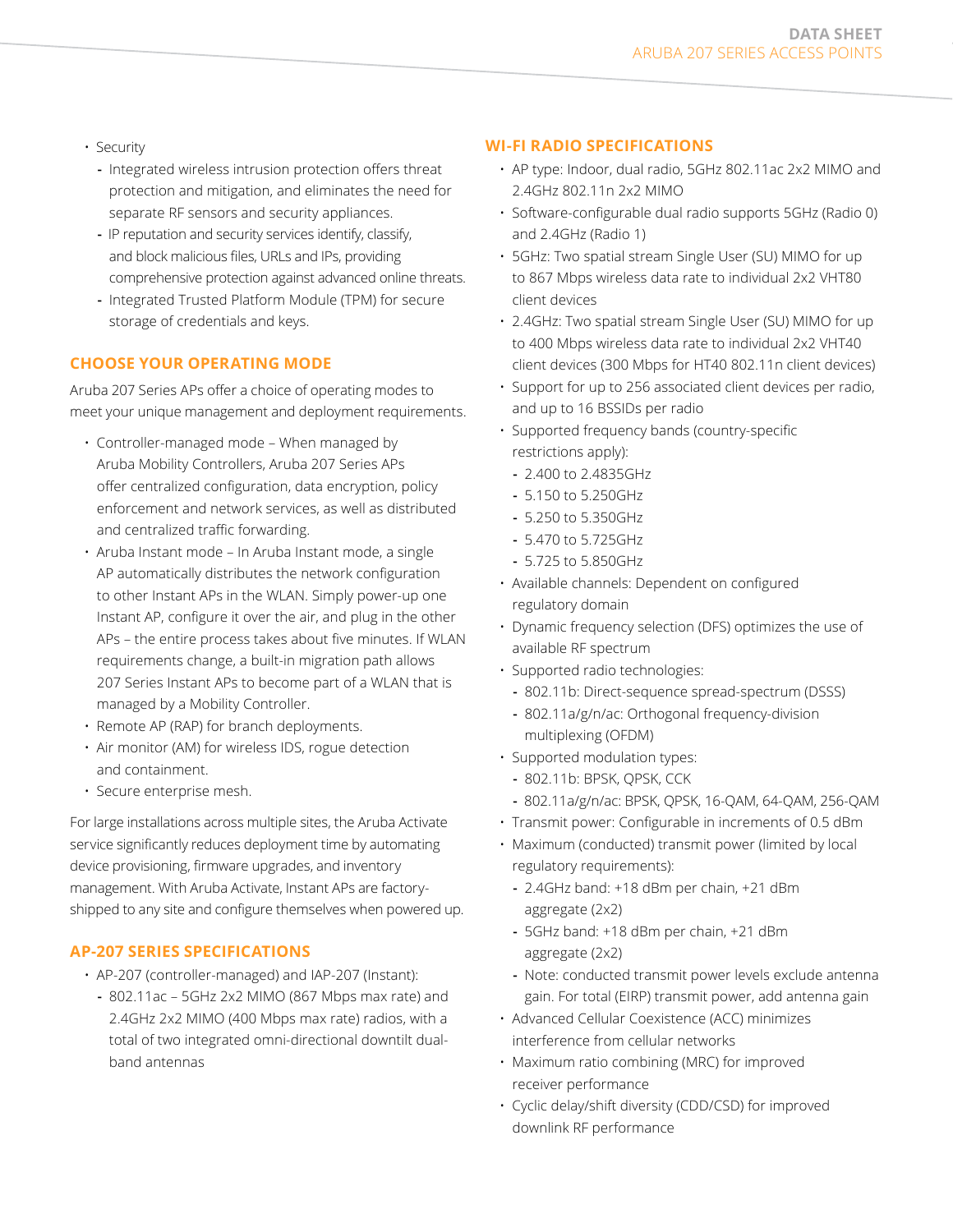- Short guard interval for 20MHz, 40MHz and 80MHz channels
- Space-time block coding (STBC) for increased range and improved reception
- Low-density parity check (LDPC) for high-efficiency error correction and increased throughput
- Transmit beam-forming (TxBF) for increased signal reliability and range
- Supported data rates (Mbps):
	- **-** 802.11b: 1, 2, 5.5, 11
	- **-** 802.11a/g: 6, 9, 12, 18, 24, 36, 48, 54
	- **-** 802.11n: 6.5 to 300 (MCS0 to MCS15)
	- **-** 802.11ac: 6.5 to 867 (MCS0 to MCS9, NSS = 1 to 2 for VHT20/40/80
- 802.11n high-throughput (HT) support: HT 20/40
- 802.11ac very high throughput (VHT) support: VHT 20/40/80
- 802.11n/ac packet aggregation: A-MPDU, A-MSDU

# **WI-FI ANTENNAS**

- AP-207/IAP-207: Two integrated dual-band downtilt omni-directional antennas for 2x2 MIMO with peak antenna gain of 3.4dBi in 2.4GHz and 6.6dBi in 5GHz. Built-in antennas are optimized for horizontal ceiling mounted orientation of the AP. The downtilt angle for maximum gain is roughly 30 degrees.
	- **-** Combining the patterns of each of the antennas of the MIMO radios, the peak gain of the effective per-antenna pattern is 2.2dBi in 2.4GHz and 4.5dBi in 5GHz.

# **OTHER INTERFACES**

- One 10/100/1000BASE-T Ethernet network interface (RJ-45) **-** Auto-sensing link speed and MDI/MDX
	- **-** 802.3az Energy Efficient Ethernet (EEE)
- 
- Bluetooth Low Energy (BLE) radio
	- **-** Up to 3dBm transmit power (class 2) and -92dBm receive sensitivity
	- **-** Integrated antenna with roughly 30 degrees downtilt and peak gain of 2.2dBi
- Visual indicators (multi-color LEDs): for System and Radio status
- Reset button: factory reset (during device power up)
- Serial console interface (proprietary; optional adapter cable available)
- Kensington security slot

# **POWER SOURCES AND CONSUMPTION**

- The AP supports direct DC power and Power over Ethernet (PoE)
- When both power sources are available, DC power takes priority over PoE
- Power sources are sold separately
- Direct DC source: 12Vdc nominal, +/- 5% **-** Interface accepts 2.1/5.5-mm center-positive circular plug with 9.5-mm length
- Power over Ethernet (PoE): 48 Vdc (nominal) 802.3af/802.3at compliant source
	- **-** Unrestricted functionality with 802.3af PoE
- Maximum (worst-case) power consumption: 12.3W (PoE) or 10.1W (DC)
- Maximum (worst-case) power consumption in idle mode: 5.3W (PoE) or 4.4W (DC)

# **MOUNTING**

- The AP ships with two (black) mounting clips to attach to a 9/16-inch or 15/16-inch flat T-bar drop-tile ceiling.
- Several optional mount kits are available to attach the AP to a variety of surfaces; see the Ordering Information section below for details

#### **MECHANICAL**

- Dimensions/weight (unit, excluding mount accessories):
	- **-** 150mm x 150mm x 40mm
- **-** 380g
- Dimensions/weight (shipping):
	- **-** 190mm x 180mm x 70mm
- **-** 590g

# **ENVIRONMENTAL**

- Operating:
	- **-** Temperature: 0° C to +50° C (+32° F to +122° F)
	- **-** Humidity: 5% to 93% non-condensing
- Storage and transportation:
	- **-** Temperature: -40° C to +70° C (-40° F to +158° F)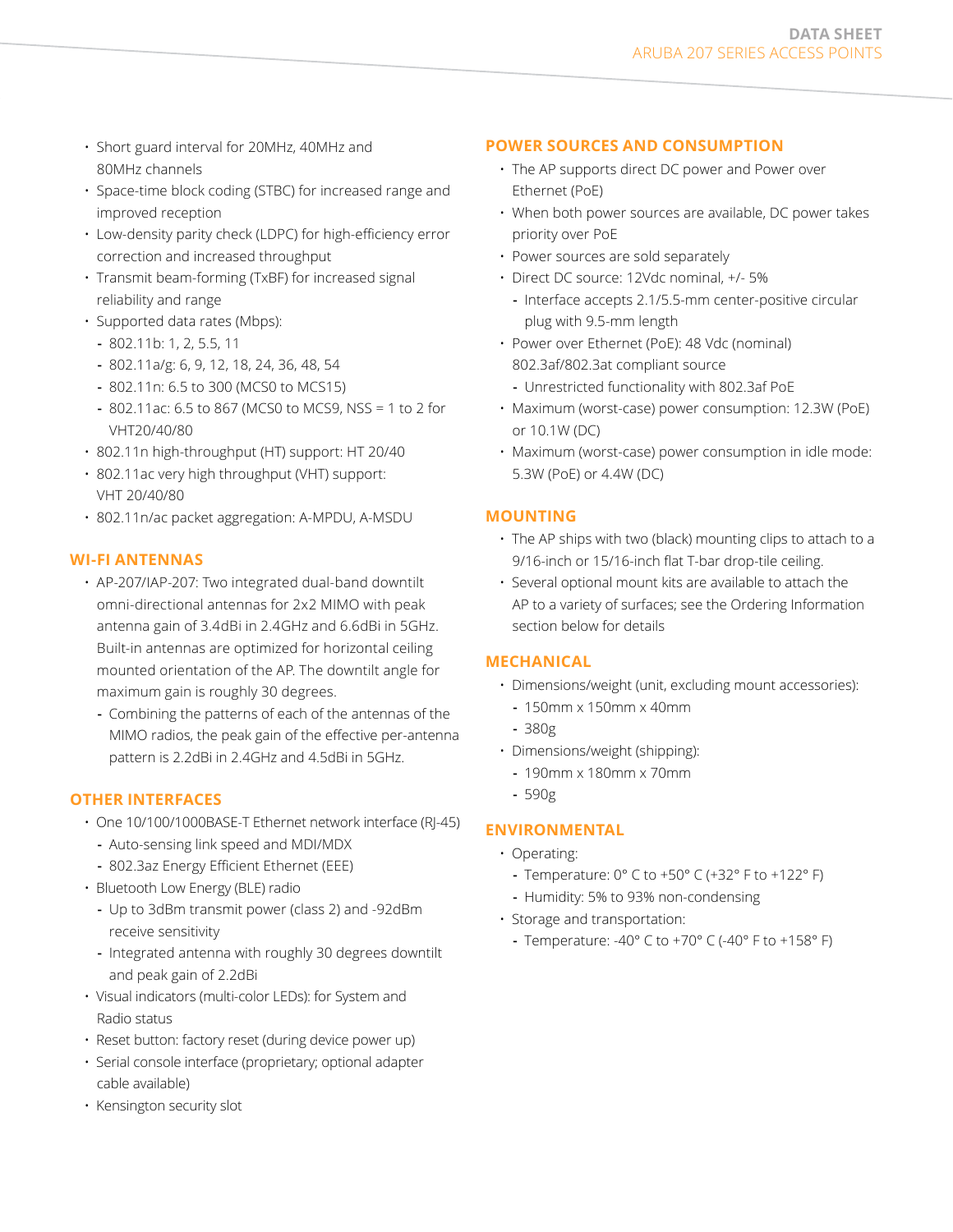#### **REGULATORY**

- FCC/ISED
- CE Marked
- RED Directive 2014/53/EU
- EMC Directive 2014/30/EU
- Low Voltage Directive 2014/35/EU
- UL/IEC/EN 60950
- EN 60601-1-1 and EN 60601-1-2

For more country-specific regulatory information and approvals, please see your Aruba representative.

# **REGULATORY MODEL NUMBERS**

• AP-207 and IAP-207: APIN0207

# **RELIABILITY**

• MTBF: 753,457hrs (86yrs) at +25C operating temperature

# **CERTIFICATIONS**

- CB Scheme Safety, cTUVus
- UL2043 plenum rating
- Wi-Fi Alliance (WFA) certified 802.11a/b/g/n/ac

#### **WARRANTY**

• [Aruba limited lifetime warranty](http://www.arubanetworks.com/support-services/product-warranties/)

# **MINIMUM OPERATING SYSTEM SOFTWARE VERSIONS**

- ArubaOS 6.5.1.0, 8.1.0.0
- Aruba InstantOS 4.3.1.0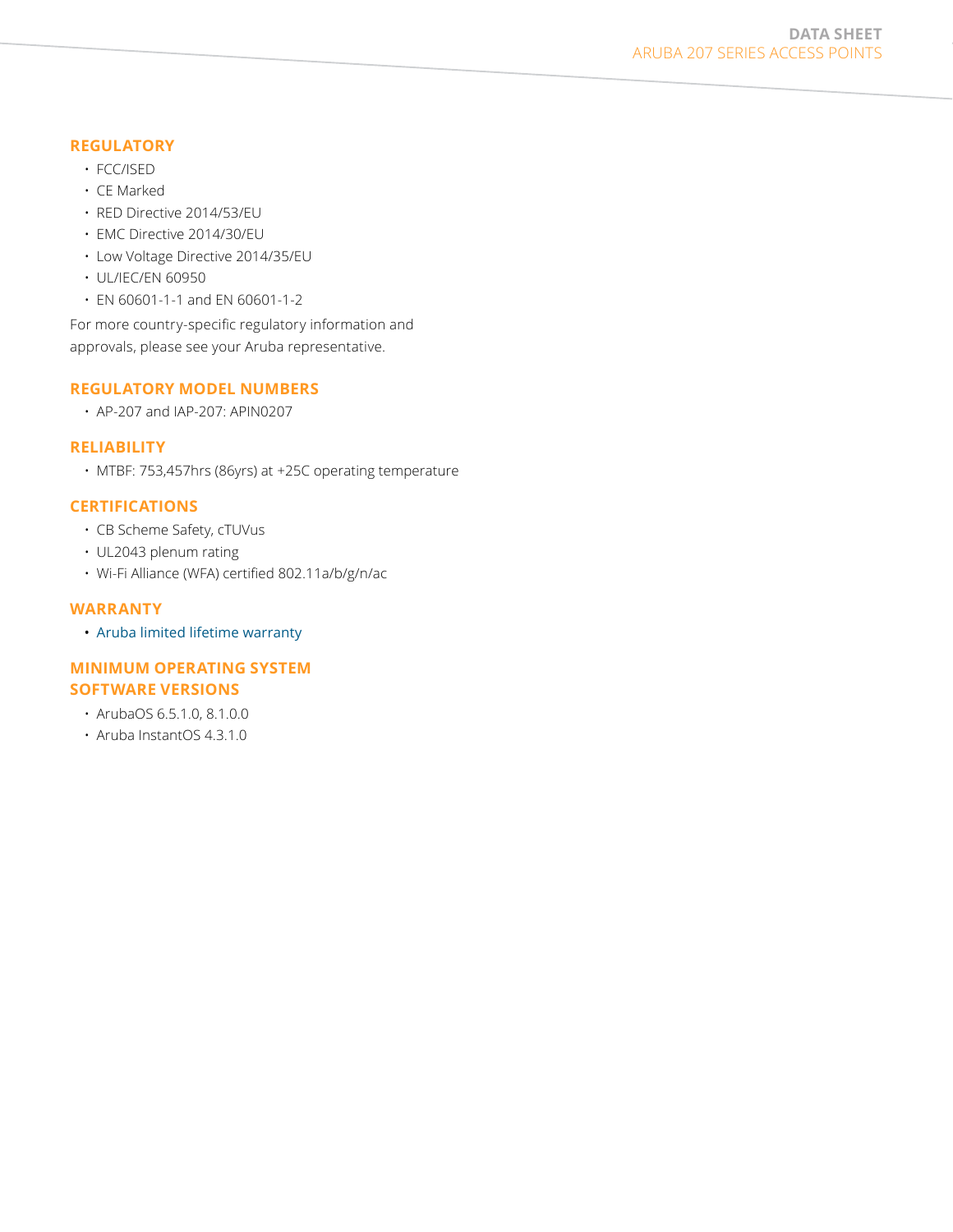# **RF PERFORMANCE TABLE**

|                               | Maximum transmit power (dBm)<br>per transmit chain | <b>Receiver sensitivity (dBm)</b><br>per receive chain |  |
|-------------------------------|----------------------------------------------------|--------------------------------------------------------|--|
| 802.11b 2.4GHz                |                                                    |                                                        |  |
| 1 Mbps                        | 18.0                                               | $-90.0$                                                |  |
| 11 Mbps                       | 18.0                                               | $-90.0$                                                |  |
| 802.11g 2.4GHz                |                                                    |                                                        |  |
| 6 Mbps                        | 18.0                                               | $-90.0$                                                |  |
| 54 Mbps                       | 18.0                                               | $-75.0$                                                |  |
| 802.11n HT20 2.4GHz           |                                                    |                                                        |  |
| MCS0/8                        | 18.0                                               | $-90.0$                                                |  |
| MCS7/15                       | 18.0                                               | $-71.0$                                                |  |
| 802.11n HT40 2.4GHz           |                                                    |                                                        |  |
| MCS0/8                        | 18.0                                               | $-87.0$                                                |  |
| MCS7/15                       | 18.0                                               | $-68.0$                                                |  |
| 802.11a 5GHz                  |                                                    |                                                        |  |
| 6 Mbps                        | 18.0                                               | $-90.0$                                                |  |
| 54 Mbps                       | 17.5                                               | $-75.0$                                                |  |
| 802.11n HT20 5GHz             |                                                    |                                                        |  |
| MCS0/8                        | 18.0                                               | $-90.0$                                                |  |
| MCS7/15                       | 17.0                                               | $-71.0$                                                |  |
| 802.11n HT40 5GHz             |                                                    |                                                        |  |
| MCS0/8                        | 18.0                                               | $-87.0$                                                |  |
| MCS7/15                       | 17.0                                               | $-68.0$                                                |  |
| 802.11ac VHT20 5GHz (SU-MIMO) |                                                    |                                                        |  |
| MCS0                          | 18.0                                               | $-90.0$                                                |  |
| MCS8                          | 16.0                                               | $-67.0$                                                |  |
| 802.11ac VHT40 5GHz (SU-MIMO) |                                                    |                                                        |  |
| MCS0                          | 18.0                                               | $-87.0$                                                |  |
| MCS9                          | 15.0                                               | $-62.0$                                                |  |
| 802.11ac VHT80 5GHz (SU-MIMO) |                                                    |                                                        |  |
| MCS0                          | 18.0                                               | $-84.0$                                                |  |
| MCS9                          | 15.0                                               | $-59.0$                                                |  |

Maximum capability of the hardware provided (excluding antenna gain). Maximum transmit power is limited by local regulatory settings.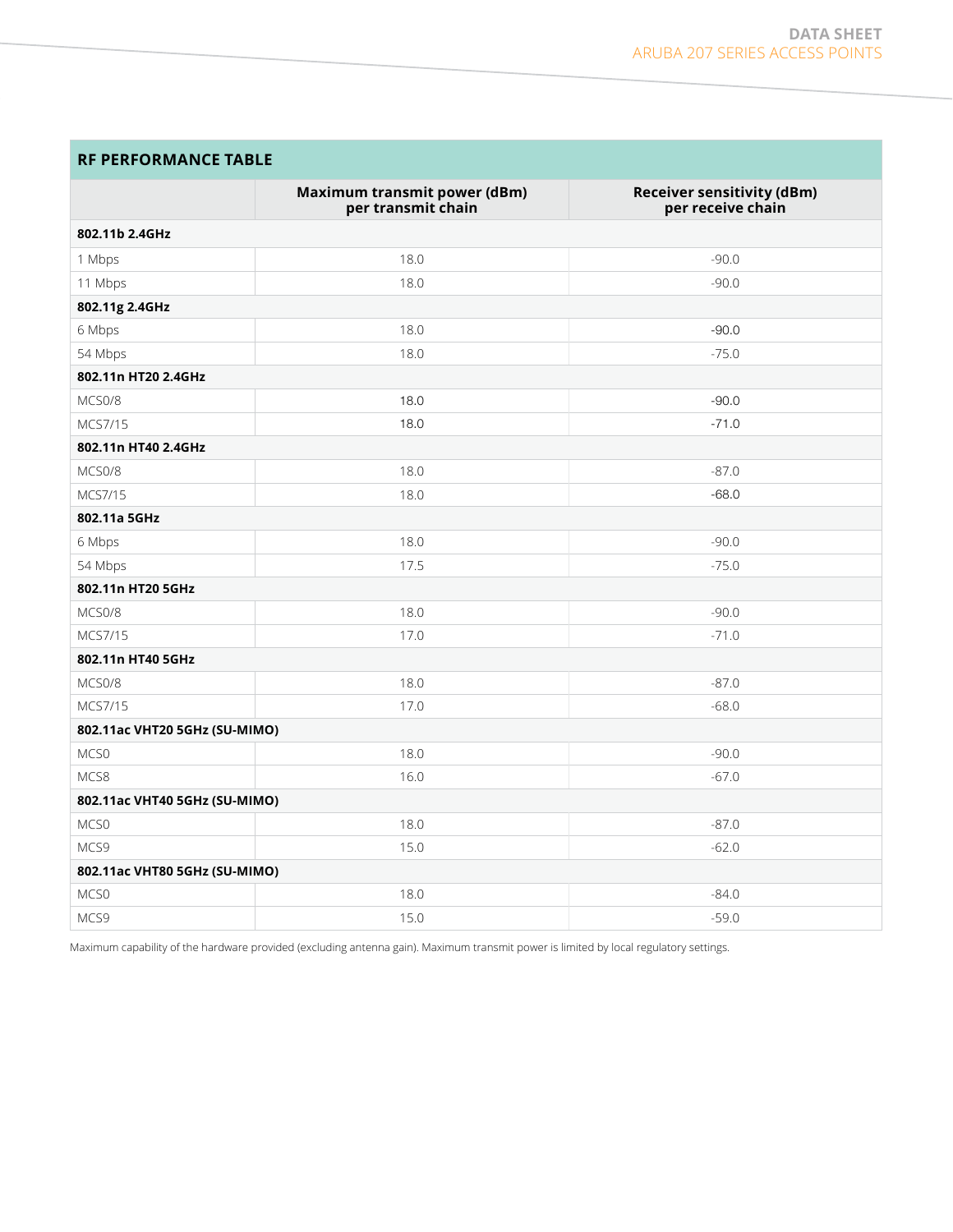# **AP-207 ANTENNA PATTERN PLOTS**

#### **Horizontal planes (top view, AP facing forward)**

Showing azimuth (0 degrees) and 30 degrees downtilt pattern



2.45GHz Wi-Fi (antennas W0, W1)



5.5GHz Wi-Fi (antennas W0, W1)

#### **Elevation planes (side view, AP facing down)**

Showing side view with AP rotated 0 and 90 degrees



 $-2.45$ GHz WiFi Average Elevation 0  $-\prime$ 2.45GHz WiFi Average Elevation 90

2.45GHz Wi-Fi (antennas W0, W1)



5.5GHz Wi-Fi (antennas W0, W1)